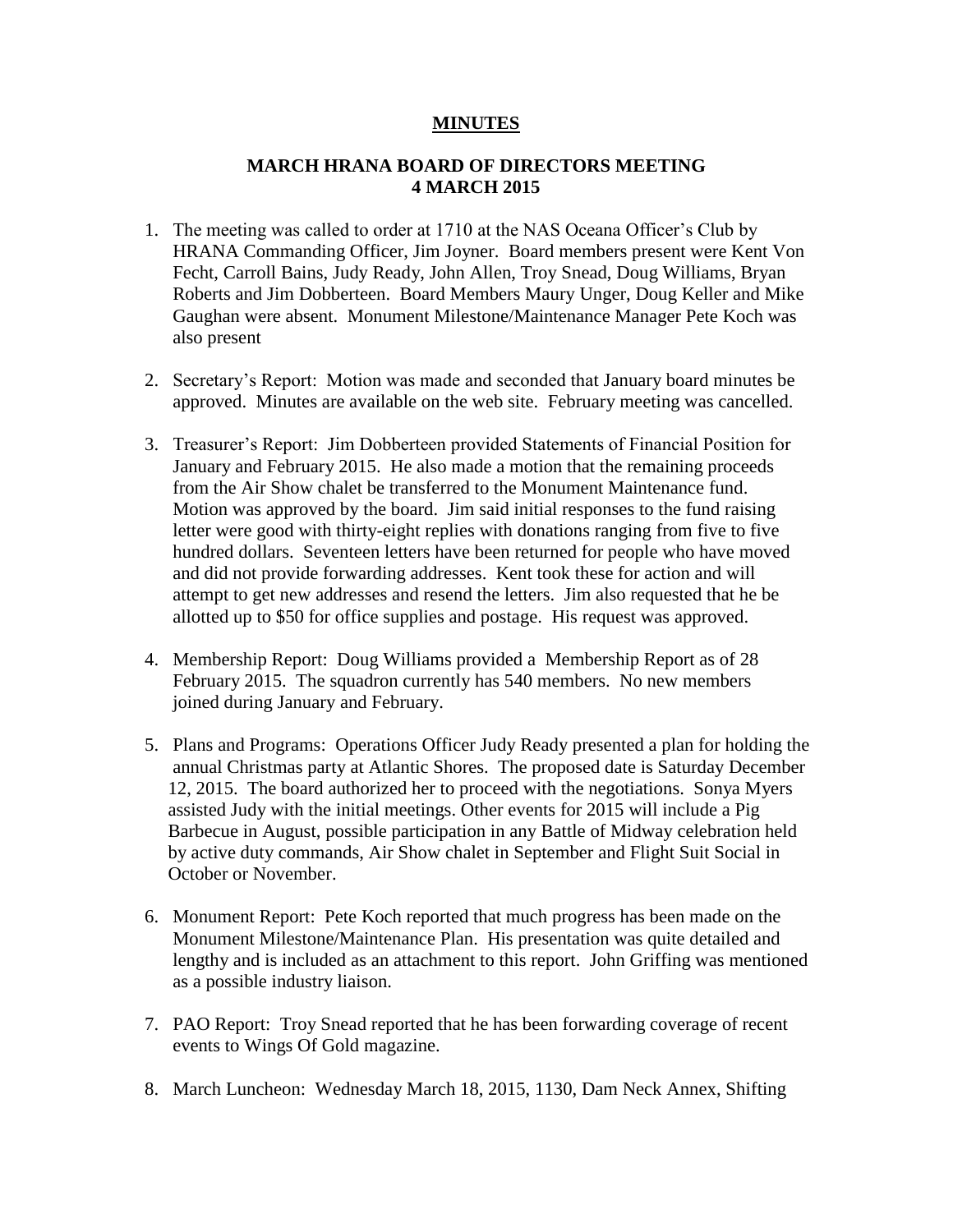Sands Club, Fireside Room. Speaker TBA, hoping to get Snort Snodgrass.

April Luncheon: Wednesday April 15, 2015, same location, same time. Speaker TBA.

9. Old Business:

Squadron Elections and Membership meeting will follow April luncheon. Kent will put out email announcing this and requesting nominations for squadron officers.

All American Golf Tournament, Friday May 8, 2015. HRANA, Wings Over America Scholarship Fund, Tailhook Ready Room Six and the Aviation Boatswains Mate Association have teamed up to sponsor this event. Email has gone out to members. The board approved \$200 for sponsorship of two holes, one for each course.

10. New Business:

The board agreed to invite Sonya Myers to become a board member at large.

Kent announced the following administrative changes:

 Captain Kit Chope being relieved as Oceana CO by Captain Louis Schager, Friday March 6, 2015.

New Oceana XO is Captain Richard Meadows.

 Oceana PAO Kelly Stirling moving to NEXCOM Friday March 6th. – no relief named yet.

Jet Observer Editor Cathy Heimer leaving Friday March 13<sup>th</sup>, no relief named yet.

 Carlton Lavinder, Rick Rudell and Ken Werhan taking over coordination of all bus tours.

- 11. CO/XO Comments: None
- 12. Hot Wash Up: Nothing
- 13. Next Meeting: Wednesday April 15, 2015 following luncheon.
- 14. The meeting adjourned at 1825